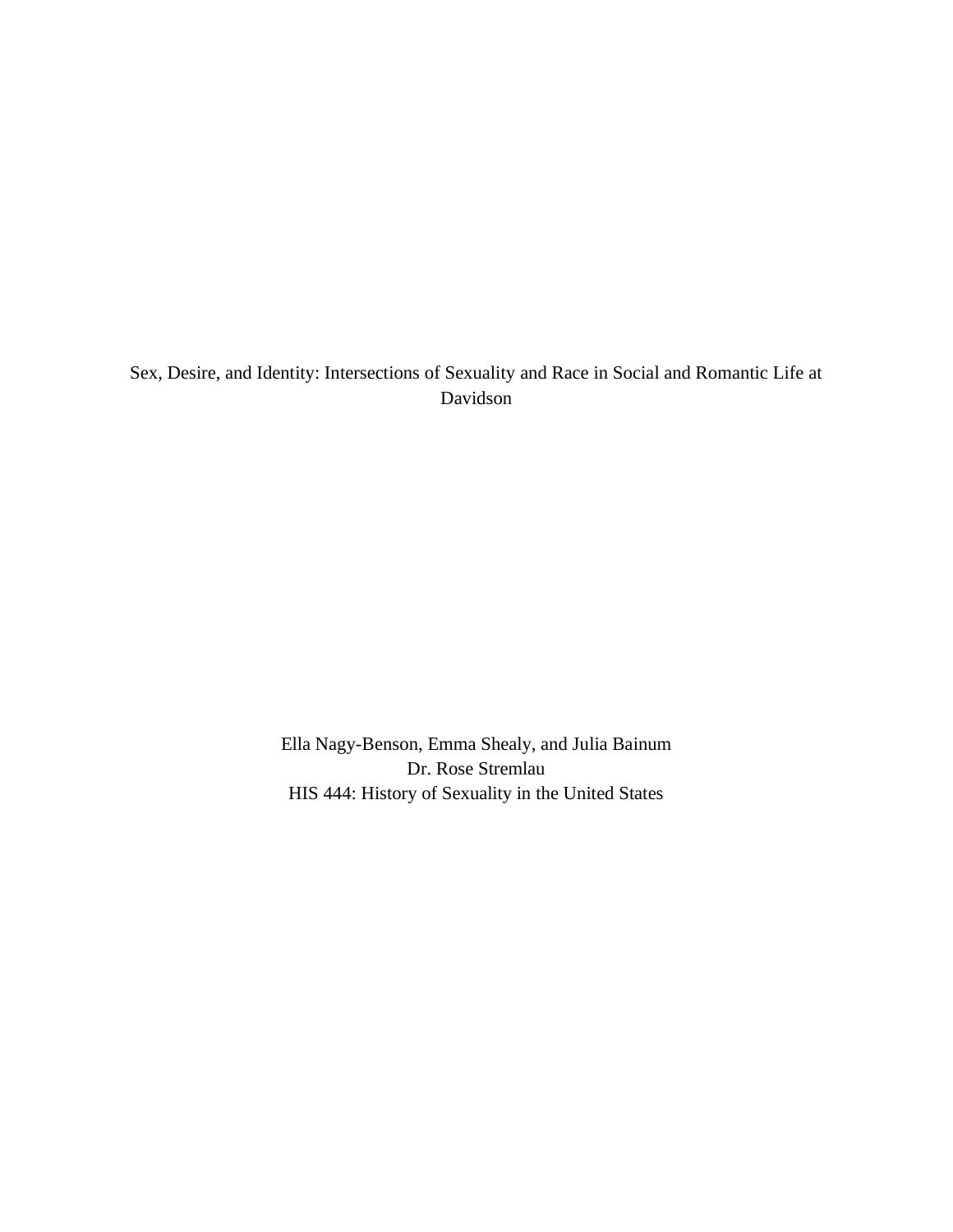"Exploring my sexuality was kind of hard at Davidson because I was like, I don't really feel seen."<sup>1</sup>

Daniel Hierro, who graduated from Davidson College in 2017, always felt that at Davidson, "there was there was a lack of diversity within the LGBT community" and "critical analysis of how the gay community can also feed into racism and institutions of oppression of people of color."<sup>2</sup> Following broader patterns within the United States during this time, this quote demonstrates that while race and sexuality interacted to influence one's experience of Davidson's campus, the ways in which these identities interacted to produce experiences of marginalization were not often critically evaluated on campus. Hierro points out that despite being able to take Gender and Sexuality Studies classes and join queer advocacy student groups such as Queer and Allies (Q&A) and You Are Not a Stranger Here (YANASH), public and social discussions of queerness in the 2010s at Davidson frequently centered and normalized white wealth and avoided discussions of intersectional queer oppression. Through investigating oral histories that center topics related to sexuality and desire at Davidson College alongside other primary sources that discuss the intersections of socialization and sexuality on Davidson's campus, we can more deeply understand how the intersections of race and sexuality have influenced student experiences of sex, desire, and social life throughout Davidson's history.

#### **Intersectionality and Sexuality at Davidson**

According to Thea Princewell '93, Daniel Hierro '17, Judy Hooks '85, and Wilson Hardcastle '93, race and sexuality heavily informed the social and dating scene at Davidson College between the 1980s and 2010s. As a predominantly white college in the South, Davidson has a long history of existing as a space in which resources, respect, and safe spaces were primarily accessible to white, heterosexual, and cisgender students. Scholars of sexuality in the twentieth century make clear that the co-construction of race and sexuality at an institutional level impacted identity, social life, and community building during this era. In particular, John D'Emilio and Estelle Freedman argue that changing sexual norms altered "the

<sup>1</sup> Daniel Hierro, interview by Isabel Padalecki, March 27, 2021.

<sup>&</sup>lt;sup>2</sup> Ibid.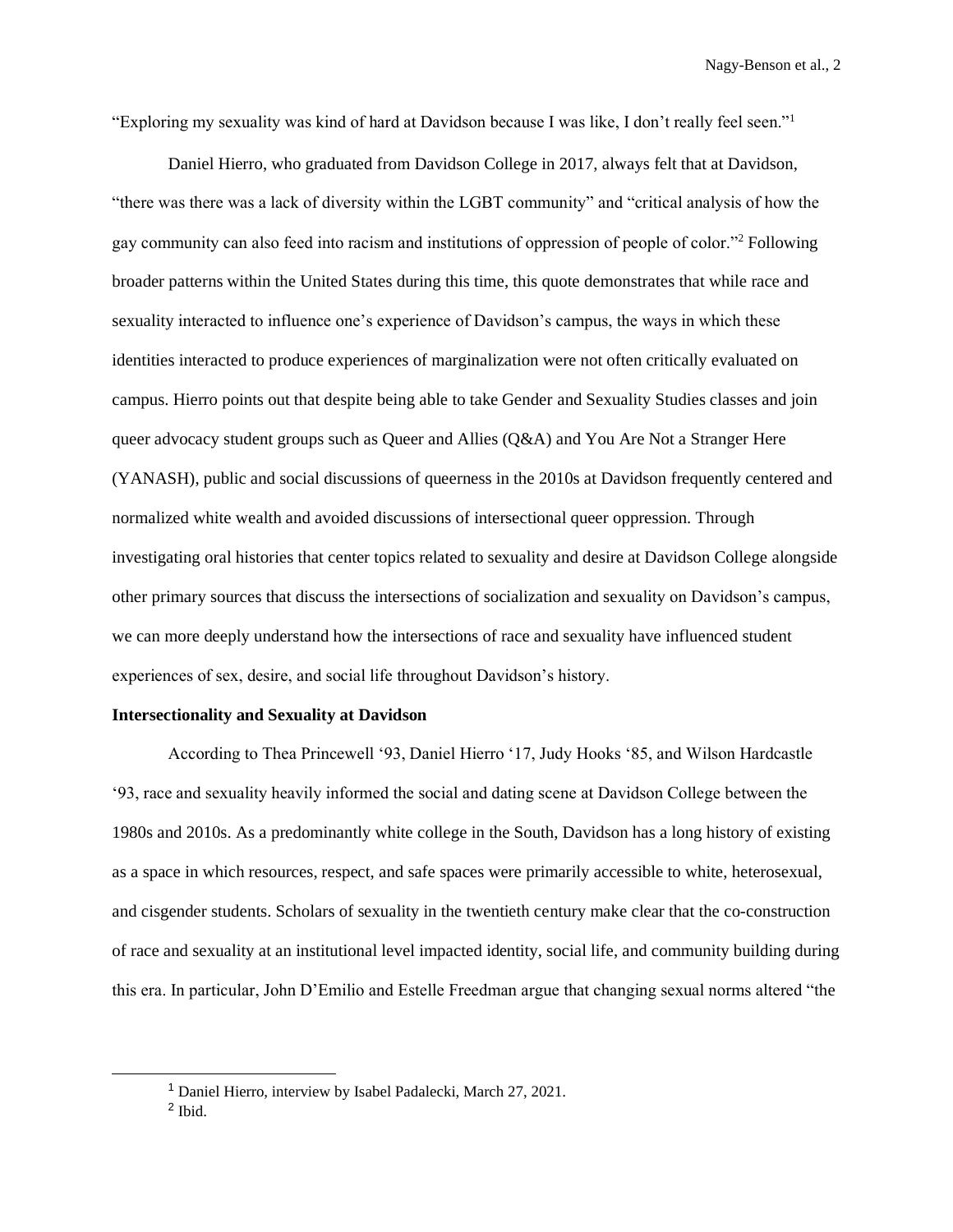ways that the erotic served as a method for enforcing inequality,"<sup>3</sup> locating racial identity and sexuality as social sites through which power was defined and enacted on those who did not exemplify regulatory ideals of normative sexual and racial identities.

As in the context of the broader United States, race and sexuality served as sites of power and regulation at Davidson College throughout the twentieth and twenty-first centuries. According to both Daniel Hierro and Thea Princewell, racism from white students and faculty limited their full participation as students on campus, both academically and socially. Within the classroom, Princewell was openly discouraged from succeeding at Davidson and in future academic endeavors by her professors. She was so disregarded by her professors, that she did not declare her biology major until three weeks before graduation, and was never assigned to a major advisor. This also extended to and limited her social life, as she remarked that "the opportunities for being social with the opposite sex—not gonna happen at Davidson, not when you're Black, ever."<sup>4</sup> For Hierro, 25 years later, Gender and Sexuality Studies classes were available as spaces to discuss intersectional issues regarding race, gender, and sexuality, but he "wished that those conversations trickled more into the social culture."<sup>5</sup> For both Princewell and Hierro, the regulatory power that white peers and mentors possessed to steer and regulate even the most progressive campus conversations and social spaces limited their abilities to be recognized as full and authentic participants in the Davidson community. This social atmosphere, then, positioned whiteness as a normalized and idealized identity within the institution's culture.

Despite this demonstration that race and sexuality have been co-regulated throughout Davidson's history, one recurring theme within interviews with Davidson alumni is the lack of institutional or social recognition of the intersectional experiences of students marginalized in terms of both race and sexuality. This also holds true at the national level. In his study of the work on the twentieth-century social advocacy group GALA (Gay Latino Alliance), which existed in the 1970s and 1980s in San Fransisco,

<sup>3</sup> John D'Emilio and Estelle Freedman, *Intimate Matters: A History of Sexuality in America* (Chicago: University of Chicago Press, 1988), 221.

 $4$  Thea Princewell, interview by Ross Hickman and Emma Shealy, March 21 2021. <sup>5</sup> Hierro.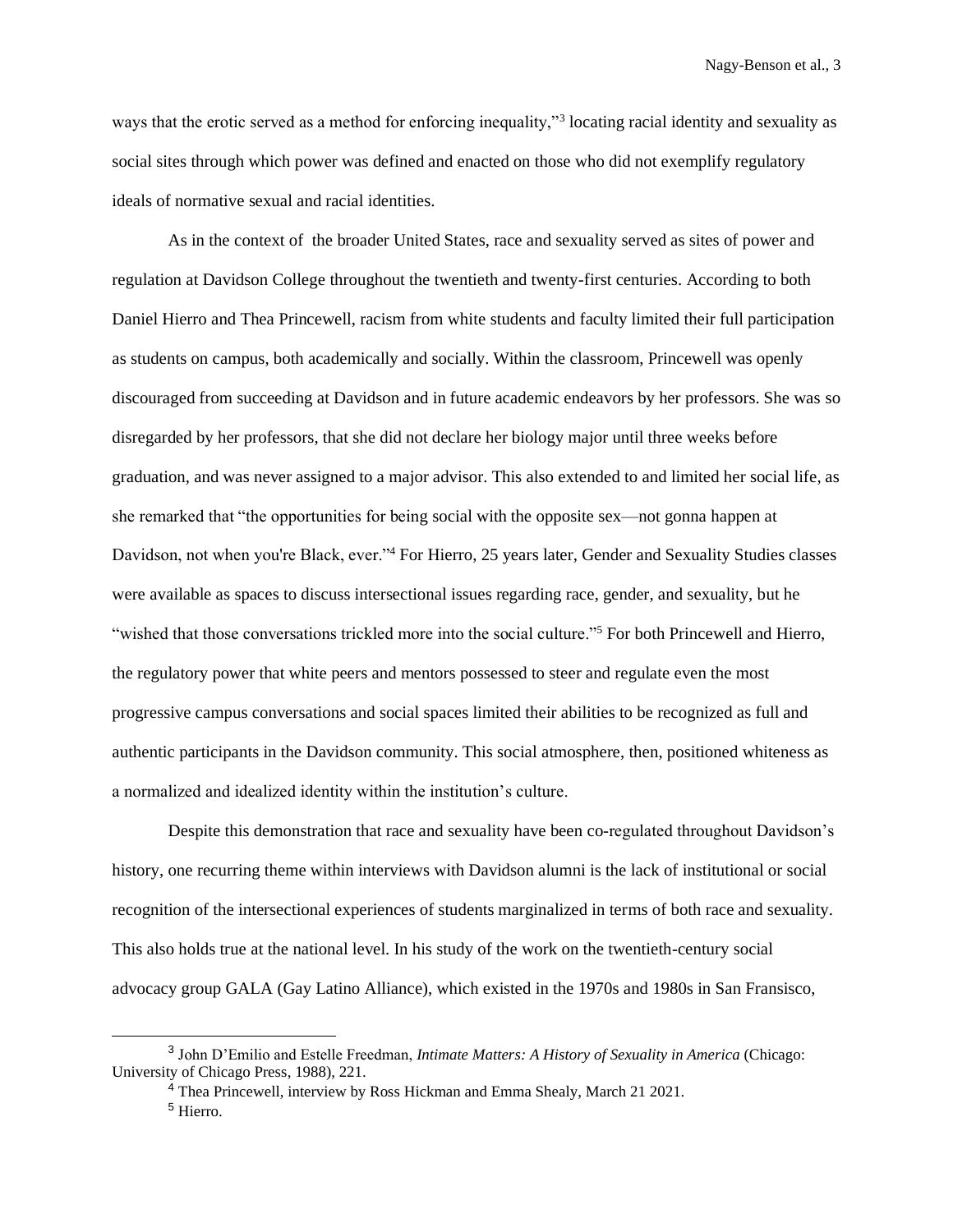historian Horacio Roque Ramírez identifies the coalition conflicts and burnout that occurred due to tensions within the group over the extent to which racial or sexual politics should be considered in tandem or whether these forms of oppression could be addressed separately.<sup>6</sup> These tensions and difficulties observed in broader American history can also be seen in Davidson's history. For example, within the queer student organizations that Hierro engaged with as a student (both YANASH and Q&A), the majority of members were white queer people who prioritized their own representations and experiences of queerness, despite protests and efforts from students of color like Hierro to diversify these spaces and their event offerings. As a result, for Hierro, both connecting fully with a social group and finding a nonwhite partner became next to impossible, leading him to search for partners and queer friends off-campus. Hierro expresses his frustration with the lack of spaces specifically for queer students of color, stating:

"The Black Student Coalition was just thinking about Black events and the Queers and Allies were just thinking about the LGBT community, but because they were only just thinking about the identity, it ended up being a lot of white LGBT that they were focusing on. Which doesn't doesn't really help anybody, because we do have minorities at the school who have intersectional identities."<sup>7</sup>

Hierro found that as a queer student of color, he and others with similar identities bore the brunt of the responsibility "to make events" that addressed the intersections of racial and sexual marginalization. To Hierro, this burden "[was] exhausting when you think of Davidson as an institute being super rigorous and everyone is stressed out of their minds." This experience makes clear that despite that race and sexuality have impacted every student's experience of Davidson, it has historically been queer and trans students of color who have experienced limitations of their social and academic lives as a result of this dynamic. For students of color, Davidson's social culture has deemed whiteness as the social norm, creating a campus environment in which spaces for sexual and social exploration were not accessible for students of color, especially those who were also queer.

#### **Racism and Homophobia Within Affinity Spaces**

<sup>6</sup> Horacio N. Roque Ramírez, "'That's My Place!': Negotiating Racial, Sexual, and Gender Politics in San Francisco's Gay Latino Alliance, 1975-1983," *Journal of the History of Sexuality* 12, no. 2 (2003): 224-258. <sup>7</sup> Hierro.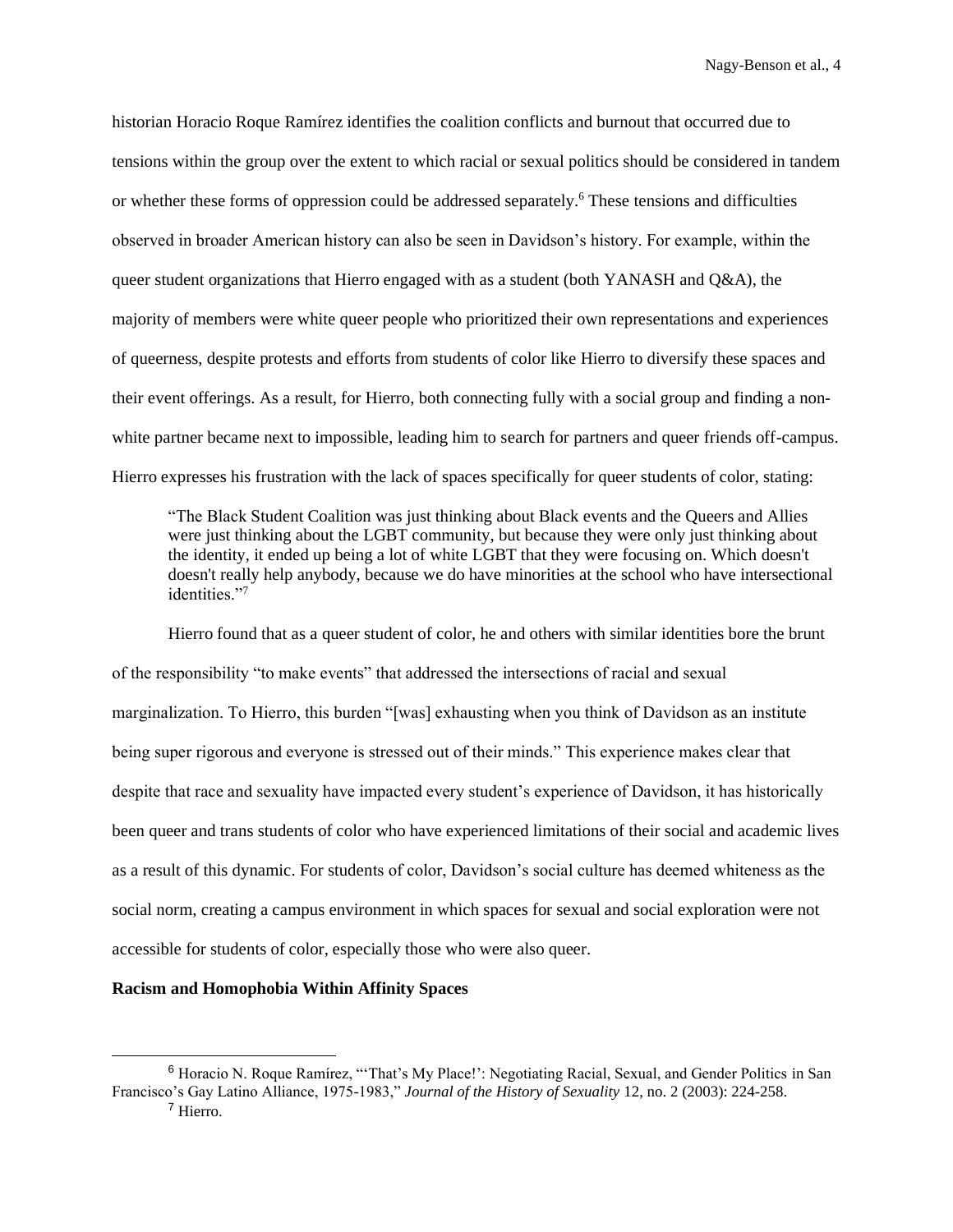As previously discussed, even within specifically queer spaces, racism and white supremacy have remained present throughout much of Davidson College's history. Further, within spaces specifically for students of color, sexual policing persisted. Social spaces that were primarily white and cis-heterosexual, such as Patterson Court, did not offer opportunities for queer people nor people of color to participate in the dating scene. Therefore, spaces where queer students of color could socialize with and experience romance with each other were difficult to access.

Judy Hooks '85, Charles Hooks '83, and Thea Princewell '93 specifically discuss their experiences as members of the Black Student Coalition (BSC) within their oral history interviews. They reported spending most of their social hours attending parties and events hosted by the (BSC) and did not venture to other parts of the social landscape of the campus. Despite that the BSC was the primary social organization for Black students on campus, it was not always an organization that was free from the policing of sexuality. Thea Princewell noted that in her time at Davidson, there was a clear divide between the white and Black dating scenes. When she chose a white boy to take as a date to a social event, the reaction she received was one of scandal from both Black and white students on campus. According to Princewell:

"It was scandalous, okay? [...] And the Black guys are like, you didn't ask us? I'm like, well, you're not nice to me? I mean, half of you aren't even available anyway, because you have girlfriends. And then the rest of you are mean to me."<sup>8</sup>

To honor her own process of coming to terms with her asexuality and the complicated dating scene on campus, Princewell stuck to taking white men who later came out as gay as dates, because she wanted to hang out with someone "who's funny, someone who makes you laugh, someone who doesn't stress you out, that's the best date, so they made the best dates, I think because they weren't trying to have sex with me." Though she experienced sexual policing due to her decision to date outside of her own racial identity, this dynamic allowed her to explore her sexual identity even within the campus norms that encouraged participation in monogamous, romantic unions. Wilson Hardcastle '93, a white Davidson

<sup>8</sup> Princewell.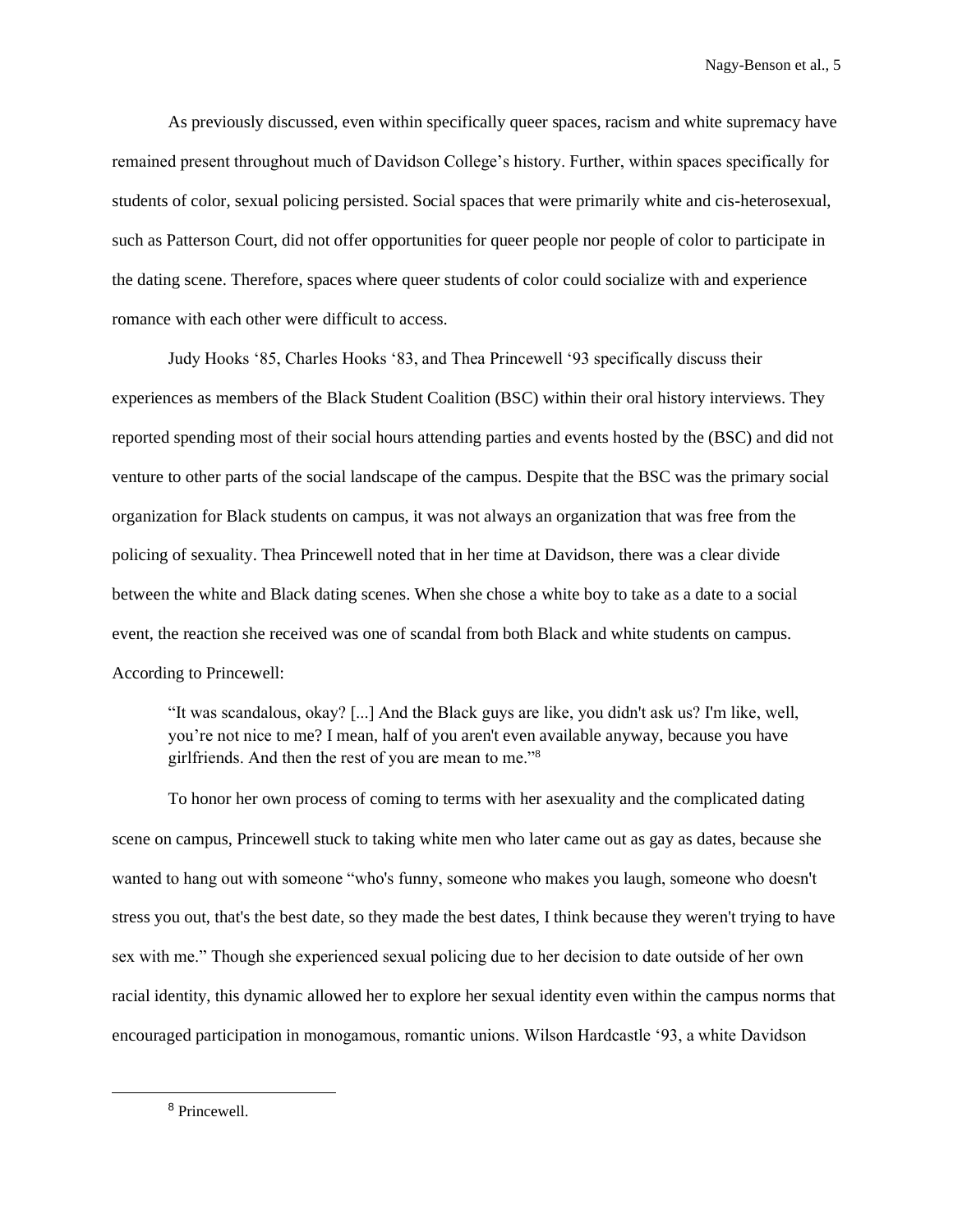alum, also made note of this sexual policing along the lines of race, noting that "it felt like the Black students only could date Black students."<sup>9</sup>

Themes presented in these oral history interviews speak to the broader co-construction and coregulation of race and sexuality in the United States. Historian Martha Hodes discusses the roots of this co-regulation of race and sexuality, arguing that historical efforts of white supremacists to prohibit sex and intermingling between white women and Black men demonstrate the usage of sexual regulation to prevent racial mixing and uphold white supremacy by maintaining a system of racial separation.<sup>10</sup> Therefore, we must understand patterns of romantic racial separation in Davidson's history as part of larger American cultural trends that police racial sexual intermixing in order to maintain the fictions of biological racism that describe whiteness and Blackness as physically separate and construct hierarchies of power out of this separation. In the United States at large and on Davidson's campus, sexuality can thus be seen as a site and vocabulary that has been used to assuage anxieties about white supremacy through regulation of "deviant" sexualities that cross lines of racial separation and heterosexuality.<sup>11</sup>

These experiences of sexual regulation on Davidson's campus were especially pronounced for Black women who attended Davidson as students. In Thea Princewell's oral history interview, she describes a feeling of presumed sexual availability on account of her identity as a Black woman. Judy Hooks also relays her own experiences with sexual violence and anxiety on campus, recounting an incident in which a group of white fraternity members entered the women's restroom in her freshman hall while she was showering and harassed her. These experiences are rooted in histories of enslavement and racialized sexual violence in the United States, as many historians have explored the extent to which enslavers regulated, $12$  violated, $13$  and created narratives about the supposed sexual deviance of the people

<sup>9</sup> Wilson Hardcastle, interview by Julia Bainum and Laura Collins, March 25, 2021.

<sup>&</sup>lt;sup>10</sup> Martha Hodes, "The Sexualization of Reconstruction Politics: White Women and Black Men in the South after the Civil War," *Journal of the History of Sexuality* 3, no. 3 (1993), 403.

<sup>&</sup>lt;sup>11</sup> D'Emilio and Freedman.

<sup>12</sup> Thomas A. Foster, "The Sexual Abuse of Black Men under American Slavery," *Journal of the History of Sexuality* 20, no. 3 (2011): 445-464.

<sup>&</sup>lt;sup>13</sup> Foster, 446; Wilma King, "'Prematurely Knowing of Evil Things': The Sexual Abuse of African American Girls and Young Women in Slavery and Freedom," *Journal of African American History* 99, no. 3 (2014):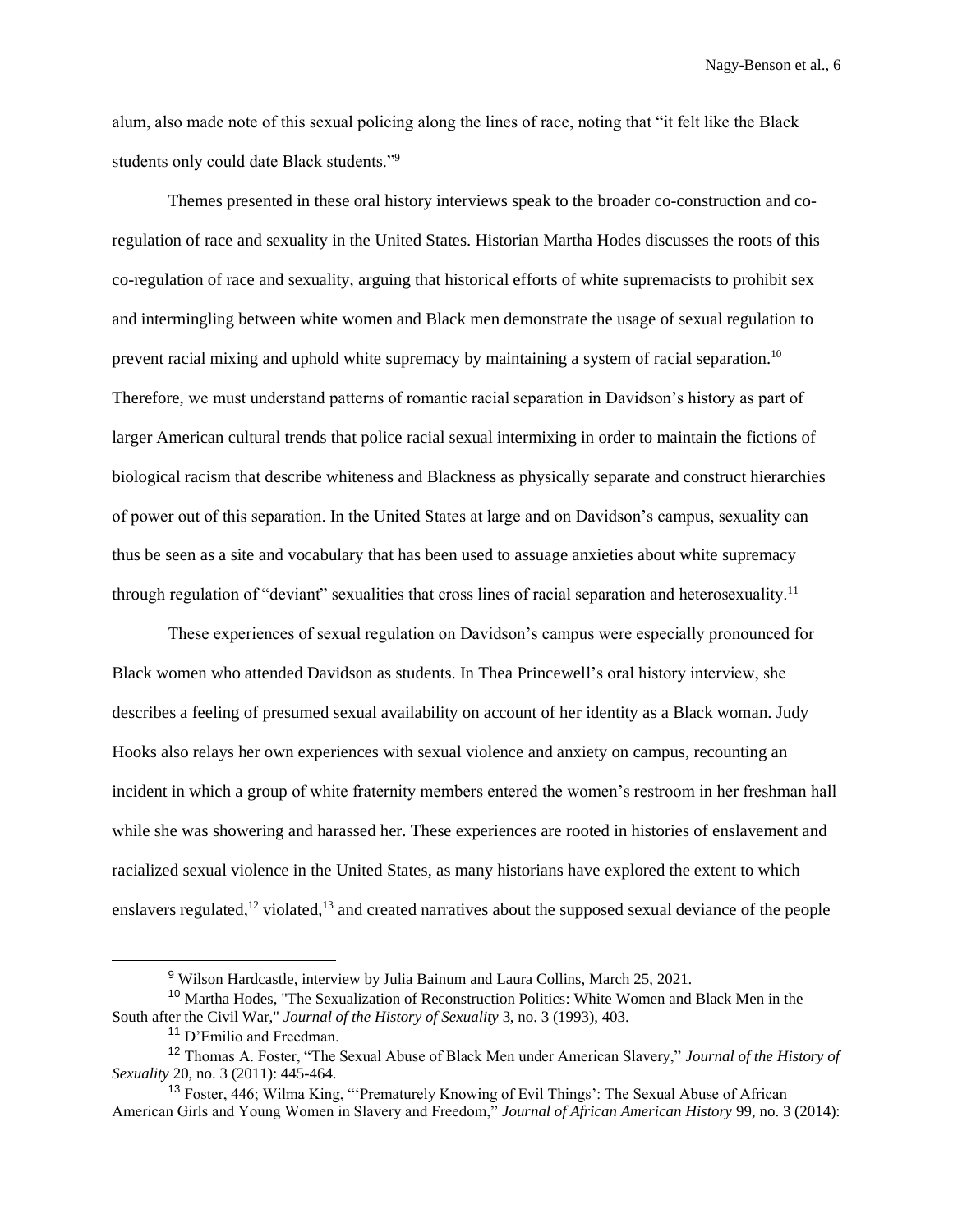they enslaved in order to justify enslavement.<sup>14</sup> Wilma King specifically outlines how, during the era of chattel slavery, enslaved Black women and girls became targets for sexual violence and were understood as inherently sexually available to those who claimed ownership of them.<sup>15</sup> Clearly, according to Thea's interview, these racial ideas about sexuality and violence have outlasted the institutions of slavery in American culture, showing up on Davidson's campus even in the late twentieth century.

### **Reconsidering Space, Resources, and Identity on Campus**

Despite the complex ways in which racial and sexual identities and norms have interacted to influence Davidson's social and academic spaces, many oral history interviewees refrained from blaming Davidson on an institutional level for the faults within their social experiences. Despite negative experiences with white students, Judy Hooks said she does not ever remember being afraid for her safety as a Black woman on campus. Thea Princewell pointed out that at the time of her education, Davidson was not prepared to support someone who looked and identified as she did, and she acknowledged how the class structure at Davidson also prevented the college from giving her the aid she needed while she was a student. Daniel Hierro brought up in his interview that despite his struggles, there were several individuals within the administration who helped him feel supported while he attended Davidson. Though these narrators tried to avoid blaming Davidson for its ill-preparedness in supporting multiply marginalized students, they also highlight how larger patterns of oppression at the intersection of sexual and racial identity were reinforced and enacted at Davidson, which resulted in restricted social, romantic, and academic lives for people who experienced marginalization in terms of race, gender, and sexuality.

<sup>173-196;</sup> Stephanie Jones-Rogers, "Rethinking Sexual Violence and the Marketplace of Slavery: White Women, the Slave Market, and Enslaved People's Sexualized Bodies in the Nineteenth-Century South," in *Sexuality and Slavery: Reclaiming Intimate Histories in the Americas*, ed. Daina Berry and Leslie Harris, 109-123 (Athens: University of Georgia Press, 2018); Brenda E. Stevenson, "What's Love Got to Do with It? Concubinage and Enslaved Women and Girls in the Antebellum South," in *Sexuality and Slavery: Reclaiming Intimate Histories in the Americas*, ed. Daina Ramey Berry and Leslie M. Harris, 159-188 (Athens: University of Georgia Press, 2018); Deirdre Cooper Owens, "Contested Relations: Slavery, Sex, and Medicine," in *Medical Bondage: Race, Gender, and the Origins of American Gynecology,* 73-88 (Athens: University of Georgia Press, 2017); David Doddington, "Manhood, Sex, and Power in Antebellum Slave Communities,"in *Sexuality and Slavery: Reclaiming Intimate Histories in the Americas*, ed. Daina Berry and Leslie Harris, 145-158 (Athens: University of Georgia Press, 2018).

 $14$  Owens, 75.

<sup>15</sup> King, 173.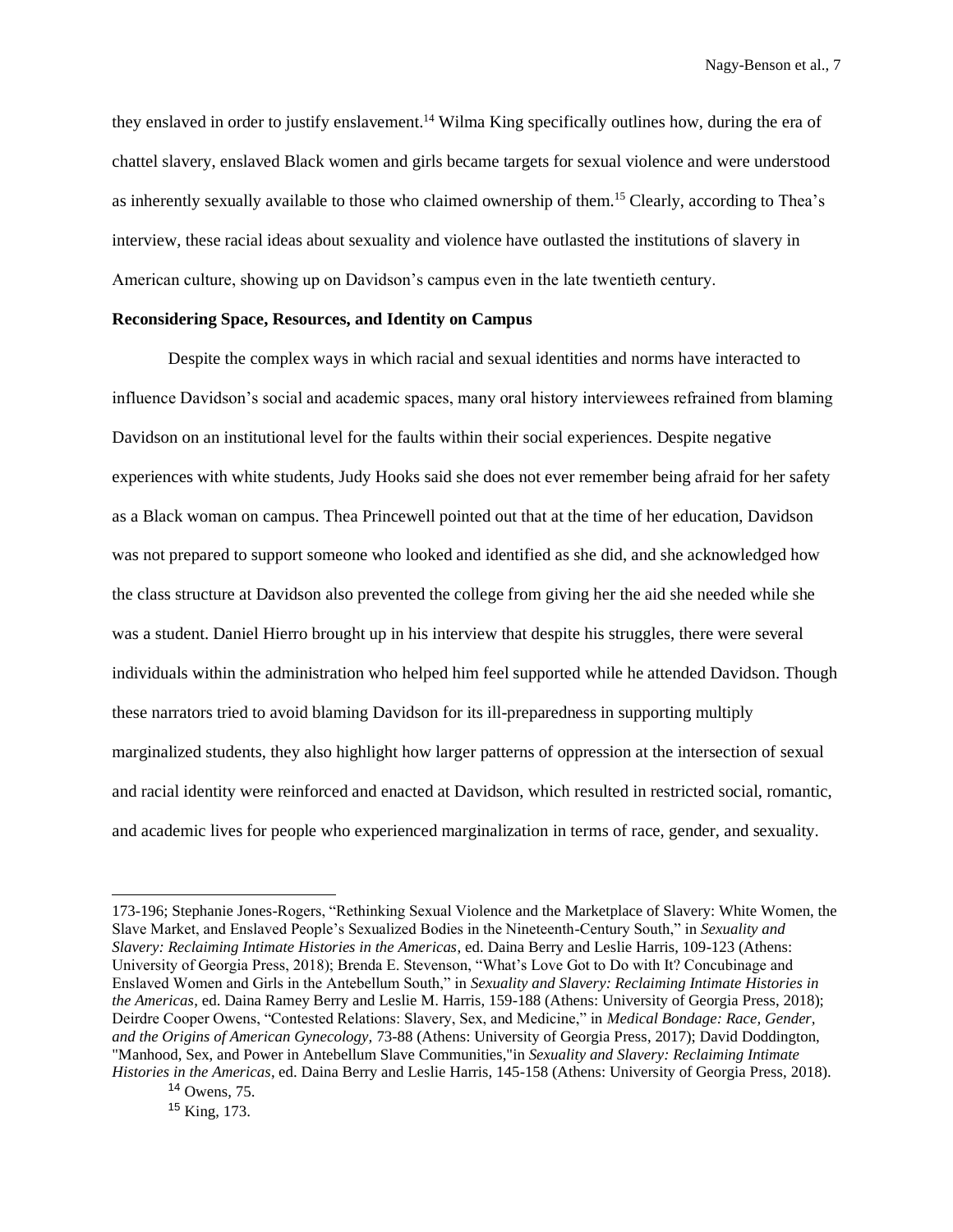Collectively, these oral history interviews demonstrate how experiences for queer students of color on Davidson College's campus over the last 40 years were undermined by intersectional structures of inequality and oppression. However, these narrators also highlight ways in which they resisted these systems of oppression and found or created spaces for themselves on or off-campus where they could be around people who respected and supported them, creating alternative geographies of Davidson and surrounding areas through which they could fulfill social, social, and sexual needs not fulfilled by the normative social spaces for Davidson students.

Despite the work done to make Davidson more inclusive from the 1980s to 2010s, many of these issues are still prevalent in 2021. Patterson Court and the Armfield Apartments, central social spaces on campus, are still predominantly white and heterosexual. Despite this, groups like the [Monuments](https://www.instagram.com/monuments_davidson/?hl=en)  [Initiative,](https://www.instagram.com/monuments_davidson/?hl=en) which is pushing for a campus-wide reconsideration of space and resource allocation at Davidson, are working to address these discrepancies. However, it is essential that movements for more inclusive geographies of Davidson are continually informed by historical efforts to make Davidson a more inclusive place, and that they utilize oral histories like those mentioned in this essay to honor and learn from these historical efforts to forge a more inclusive and intersectionality-oriented Davidson.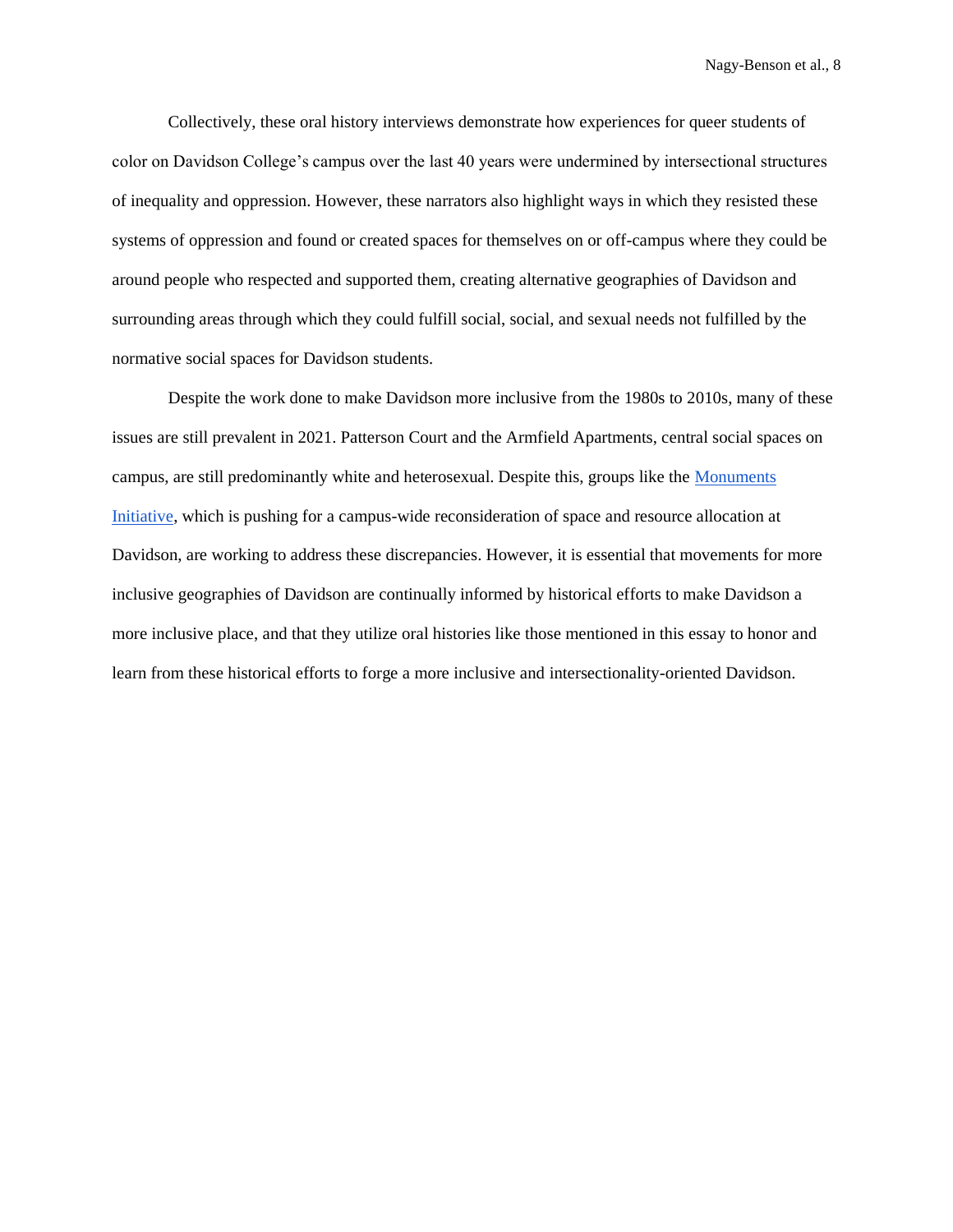# Bibliography

# **Primary Sources**

Hierro, Daniel. Interview by Isabel Padalecki. Zoom. March 27, 2021.

Hardcastle, Wilson. Interview by Julia Bainum and Laura Collins. Zoom. March 25, 2021.

Princewell, Thea. Interview by Ross Hickman and Emma Shealy. Zoom. March 21 2021.

### **Secondary Sources**

D'Emilio, John and Estelle Freedman. *Intimate Matters: A History of Sexuality in America*. Chicago, IL: University of Chicago Press, 1988.

Doddington, David. "Manhood, Sex, and Power in Antebellum Slave Communities." In *Sexuality and Slavery: Reclaiming Intimate Histories in the Americas*, edited by Daina Berry and Leslie Harris, (Athens: University of Georgia Press, 2018), 145-158.

Foster, Thomas A. "The Sexual Abuse of Black Men under American Slavery." *Journal of the History of Sexuality* 20, no. 3 (2011): 445-464.

Hodes, Martha. "The Sexualization of Reconstruction Politics: White Women and Black Men in the South after the Civil War." *Journal of the History of Sexuality* 3, no. 3 (1993): 402-417.

Jones-Rogers, Stephanie. "Rethinking Sexual Violence and the Marketplace of Slavery: White Women, the Slave Market, and Enslaved People's Sexualized Bodies in the Nineteenth-Century South." In *Sexuality and Slavery: Reclaiming Intimate Histories in the Americas*, edited by Daina Berry and Leslie Harris (Athens: University of Georgia Press, 2018), 109-123.

King, Wilma. "'Prematurely Knowing of Evil Things': The Sexual Abuse of African American Girls and Young Women in Slavery and Freedom." *Journal of African American History* 99, no. 3 (2014): 173-196.

Owens, Deirdre Cooper. "Contested Relations: Slavery, Sex, and Medicine." In *Medical Bondage: Race, Gender, and the Origins of American Gynecology* (Athens: University of Georgia Press, 2017), 73-88.

Roque Ramírez, Horacio N. "'That's My Place!': Negotiating Racial, Sexual, and Gender Politics in San Francisco's Gay Latino Alliance, 1975-1983." *Journal of the History of Sexuality* 12, no. 2 (2003): 224-258.

Stevenson, Brenda E. "What's Love Got to Do with It? Concubinage and Enslaved Women and Girls in the Antebellum South." In *Sexuality and Slavery: Reclaiming Intimate Histories*